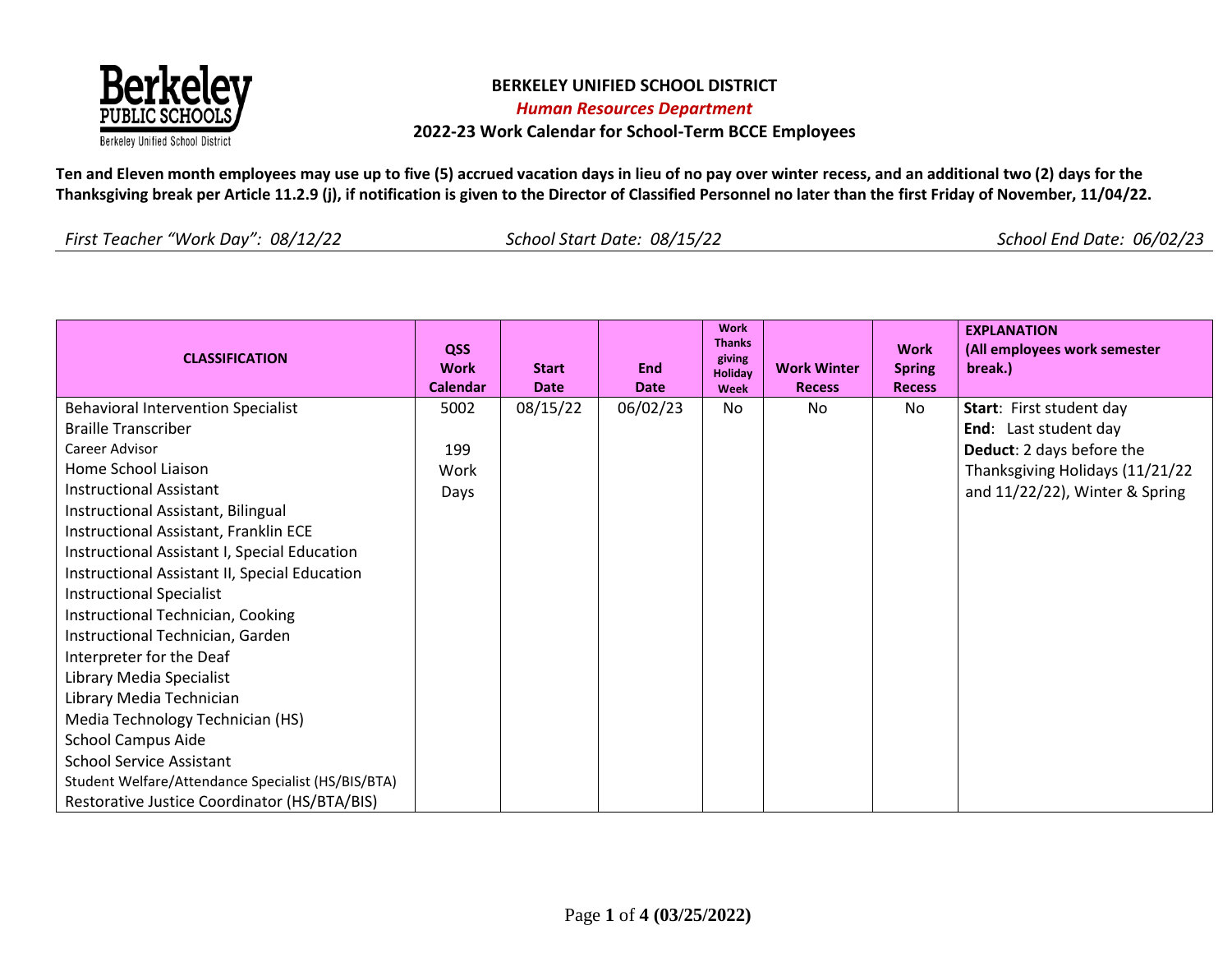

**Ten and Eleven month employees may use up to five (5) accrued vacation days in lieu of no pay over winter recess, and an additional two (2) days for the Thanksgiving break per Article 11.2.9 (j), if notification is given to the Director of Classified Personnel no later than the first Friday of November, 11/04/22.**

| <b>CLASSIFICATION</b>                                                                                                                                                                                                                                                                                                                                                                                                                                                                                                        | QSS<br><b>Work</b><br><b>Calendar</b> | <b>Start</b><br><b>Date</b> | <b>End</b><br><b>Date</b> | <b>Work</b><br><b>Thanksgiving</b><br>Holiday<br>Week | <b>Work</b><br><b>Winter</b><br><b>Recess</b> | <b>Work</b><br><b>Spring</b><br><b>Recess</b> | <b>EXPLANATION</b><br>(All employees work<br>semester break.)                                                                                                                  |
|------------------------------------------------------------------------------------------------------------------------------------------------------------------------------------------------------------------------------------------------------------------------------------------------------------------------------------------------------------------------------------------------------------------------------------------------------------------------------------------------------------------------------|---------------------------------------|-----------------------------|---------------------------|-------------------------------------------------------|-----------------------------------------------|-----------------------------------------------|--------------------------------------------------------------------------------------------------------------------------------------------------------------------------------|
| Cook<br>Delivery Driver (NS)<br><b>Nutrition Services Assistant</b><br><b>Nutrition Services Satellite Operator I</b><br>Nutrition Services Satellite Operator II<br>School Bus Driver<br>School Campus Monitor (Washington)<br><b>School Safety Officer</b>                                                                                                                                                                                                                                                                 | 5004<br>201 Work<br>Days              | 08/11/22                    | 06/02/23                  | No.                                                   | <b>No</b>                                     | No                                            | Start: 2 days before school start date<br>End: school end date<br>Deduct: 2 days before the<br>Thanksgiving Holidays (11/21/22 and<br>11/22/22), Winter & Spring               |
| Administrative Assistant I (BHS)<br>Attendance Technician (MS/BHS/BIS/BTA)<br>Clerical Assistant III (HS)<br>Computer Technician I<br>Computer Technician II (dispatch)<br>Library Media Technician (BHS)<br>School Administrative Assistant I (BHS)<br>School Administrative Assistant II<br>School Administrative Assistant III<br>(BIS/BTA)<br><b>Student Records Assistant (MS)</b><br><b>Student Body Account Technician (BHS)</b><br><b>Student Employment Specialist (BAS)</b><br>Visual & Performing Arts Technician | 5007<br>224 Work<br>Days              | 07/29/22                    | 06/16/23                  | <b>No</b>                                             | <b>No</b>                                     | <b>Yes</b>                                    | Start: 2 weeks before first teacher<br>work day<br>End: 2 weeks after school end date<br>Deduct: 2 days before the<br>Thanksgiving Holidays (11/21/22 and<br>11/22/22), Winter |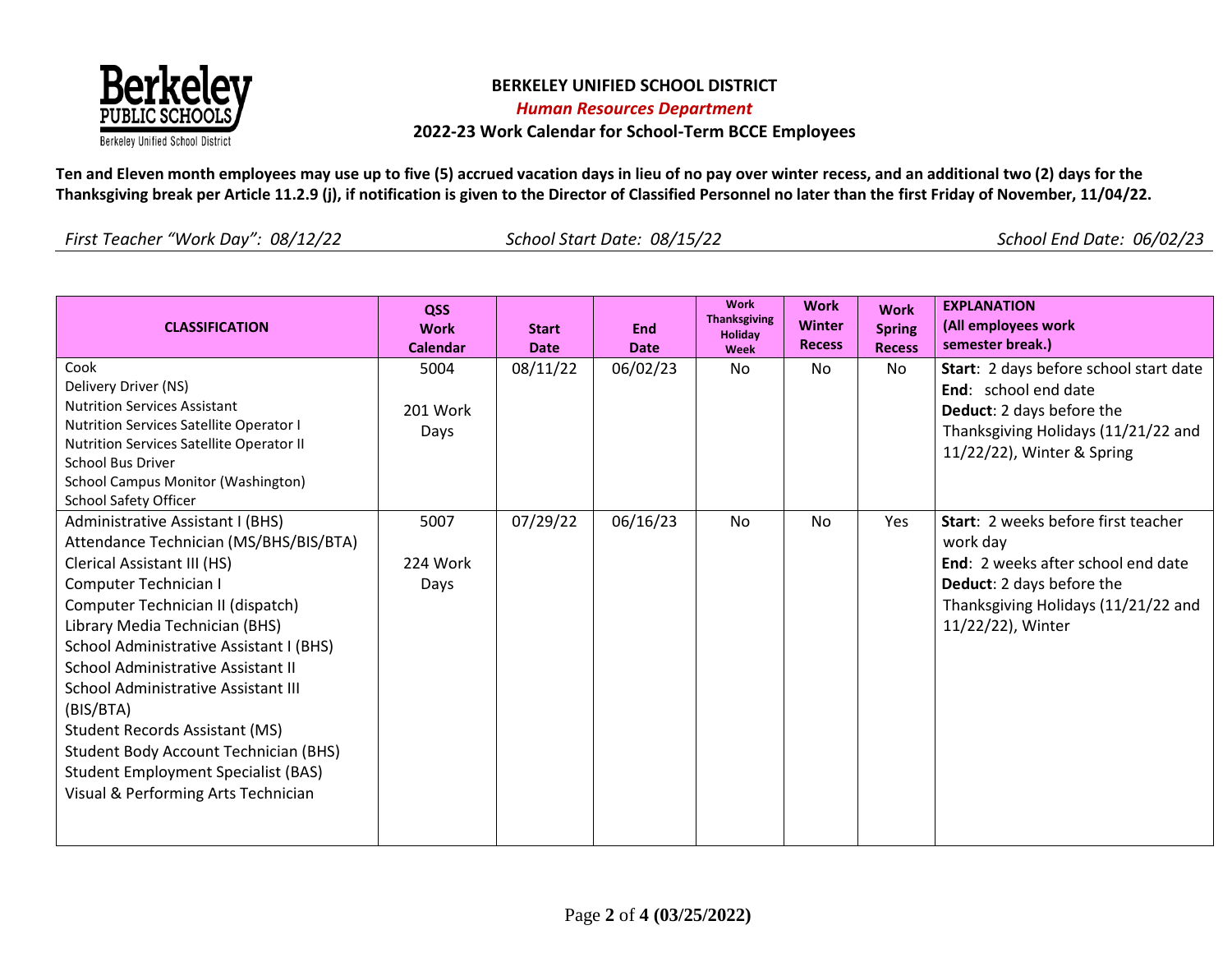

**Ten and Eleven month employees may use up to five (5) accrued vacation days in lieu of no pay over winter recess, and an additional two (2) days for the Thanksgiving break per Article 11.2.9 (j), if notification is given to the Director of Classified Personnel no later than the first Friday of November, 11/04/22.**

| <b>CLASSIFICATION</b>                                                                                                                               | QSS<br><b>Work</b><br><b>Calendar</b> | <b>Start</b><br><b>Date</b> | <b>End</b><br><b>Date</b> | <b>Work</b><br><b>Thanksgiving</b><br><b>Holiday Week</b> | <b>Work</b><br>Winter<br><b>Recess</b> | <b>Work</b><br><b>Spring</b><br><b>Recess</b> | <b>EXPLANATION</b><br>(All employees work semester break.)                                                                                                                                                   |
|-----------------------------------------------------------------------------------------------------------------------------------------------------|---------------------------------------|-----------------------------|---------------------------|-----------------------------------------------------------|----------------------------------------|-----------------------------------------------|--------------------------------------------------------------------------------------------------------------------------------------------------------------------------------------------------------------|
| Clerical Assistant I (Nutrition/LEARNS)<br><b>Clerical Assistant II</b><br>Clerical Assistant III (ECE/MS)<br>Family Engagement & Equity Specialist | 5008<br>220 Work<br>Days              | 07/29/22                    | 06/16/23                  | <b>No</b>                                                 | No                                     | No.                                           | Start: 2 weeks before first teacher<br>work day<br>End: 2 weeks after school end date<br><b>Deduct:</b> 2 days before the<br>Thanksgiving Holidays (11/21/22 and                                             |
| Instructional Technician, Before and After<br>School Program                                                                                        | 5014<br>201 Work<br>Days              | 08/11/22                    | 06/02/23                  | <b>No</b>                                                 | No.                                    | <b>No</b>                                     | 11/22/22), Winter & Spring<br>Start: 2 days before school start date<br><b>End:</b> school end date<br><b>Deduct:</b> 2 days before the<br>Thanksgiving Holidays (11/21/22 and<br>11/22/22), Winter & Spring |
| After School Program Specialist                                                                                                                     | 5015<br>220 Work<br>Days              | 07/22/22                    | 06/09/23                  | N <sub>0</sub>                                            | N <sub>o</sub>                         | <b>No</b>                                     | <b>Start:</b> 3 weeks before the first<br>teacher workday<br>End: 1 week after school end date<br>Deduct: 2 days before the<br>Thanksgiving Holidays (11/21/22 and<br>11/22/22), Winter & Spring             |